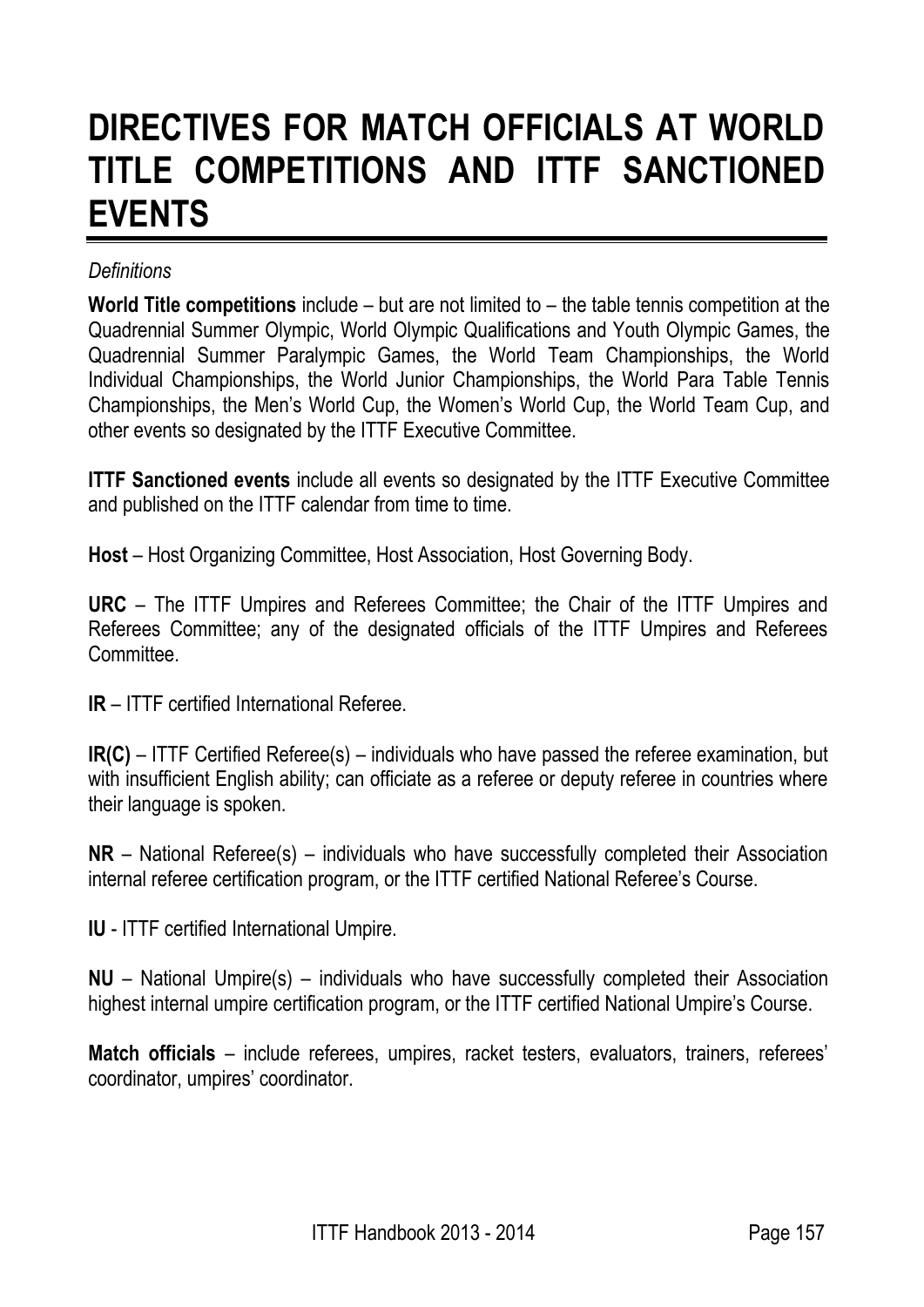Number of Referees

### *Number of Referees = Number of playing halls x 2 + 1.*

One more referee will be required for a playing hall with more than 12 tables.

*If considered warranted 4 referees could be used for one hall of less than 12 tables, especially if the event lasts 4 days or longer.* 

### **Racket Testing Coordinator**

*World Title Competitions and ITTF Sanctioned Events: for each event where racket testing is undertaken, a racket testing coordinator shall be appointed.* 

#### **Number of Umpires**

*World Title Competitions: minimum number of Umpires = Number of tables x 4 + 4.*

*ITTF Sanctioned Events: minimum number of Umpires = Number of tables x 3,5 + 4.* 

In events where racket testing is undertaken, the racket control centre must be included as an additional table for the purpose of determining the number of umpires required for the event.

Nomination, Acceptance and Declination of Match Officials

All Referee and Umpire nominations must also be accepted – or declined – by the Association of the nominee.

Age will not be a consideration in the selections of Referees and Umpires.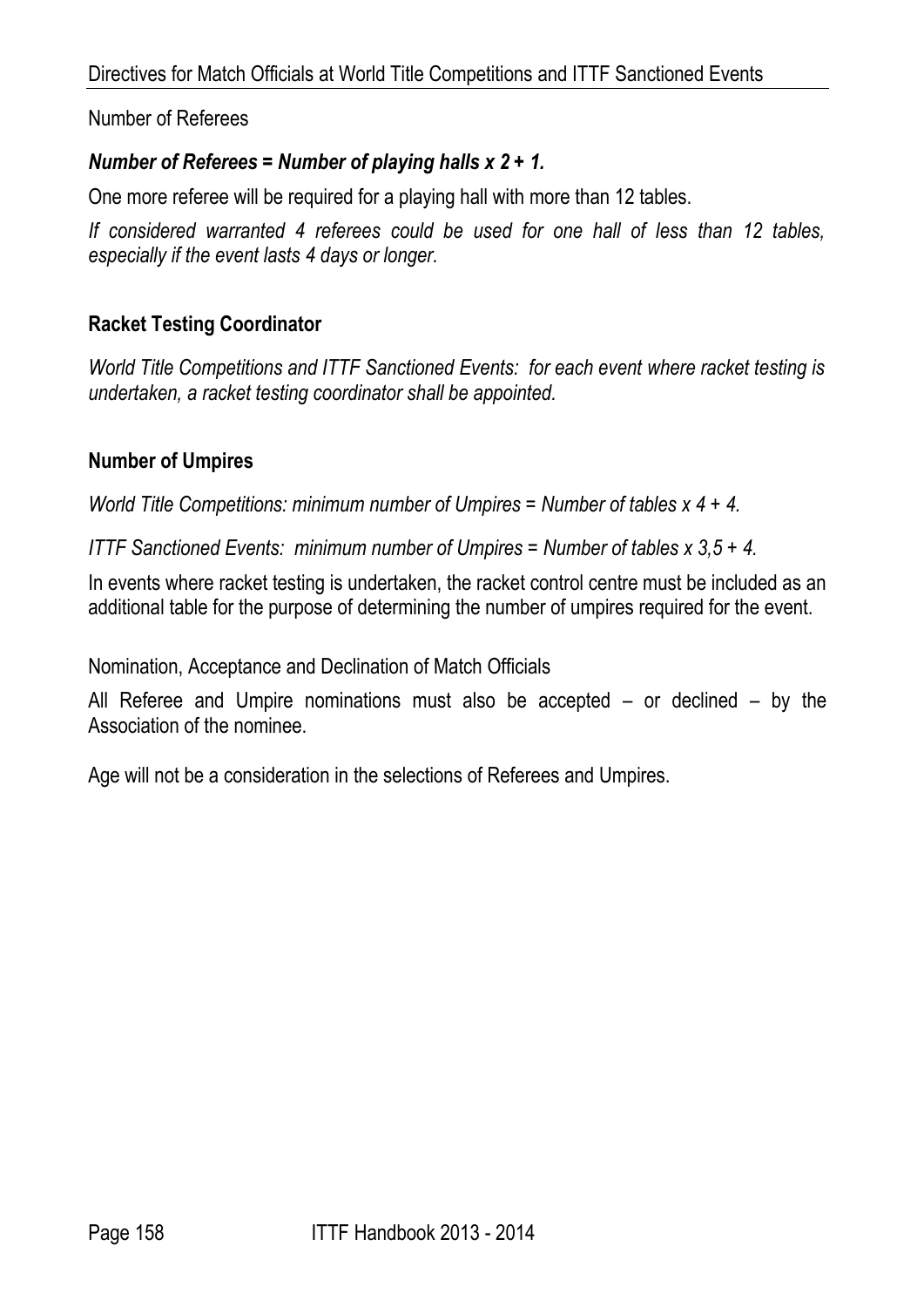| <b>Subject</b>              | <b>World Title competitions</b>                                                                                                                                                                                                                                                                                                  | <b>ITTF Sanctioned events</b>                                                                                                                                                                                                                                                                                                                                                   |
|-----------------------------|----------------------------------------------------------------------------------------------------------------------------------------------------------------------------------------------------------------------------------------------------------------------------------------------------------------------------------|---------------------------------------------------------------------------------------------------------------------------------------------------------------------------------------------------------------------------------------------------------------------------------------------------------------------------------------------------------------------------------|
| Referee                     | Must be an IR.                                                                                                                                                                                                                                                                                                                   | Must be an IR.                                                                                                                                                                                                                                                                                                                                                                  |
| Deputy Referee(s)           | Must be IRs.                                                                                                                                                                                                                                                                                                                     | At least half must be IRs or $IR(C)s$<br>with no more than one NR.                                                                                                                                                                                                                                                                                                              |
| Selection<br>οf<br>Referees | By the URC in co-operation with the Host.                                                                                                                                                                                                                                                                                        | By the Host in co-operation with the<br>URC for all IRs.<br>By the Host for one NR.                                                                                                                                                                                                                                                                                             |
| Language                    | The Referee and all Deputy Referees must be<br>able to communicate in English.                                                                                                                                                                                                                                                   | The Referee and all Deputy Referees<br>should be able to communicate in<br>English or any language that is<br>common to the players, umpires,<br>referees and Host.<br>It is the responsibility of the Host to<br>make sure that an interpreter is<br>available for the Referee and Deputy<br>Referees if any of them are unable to<br>communicate in English.                  |
| Referee mix                 | At least two-thirds of the Referees shall be from<br>Associations other than the Host.                                                                                                                                                                                                                                           | At least one-third of the Referees<br>shall be from Associations other than<br>the Host.                                                                                                                                                                                                                                                                                        |
| Referee                     | The URC will nominate a very competent,<br>qualified and knowledgeable IR with prior<br>experience at major events as the Referee. To<br>ensure neutrality in all aspects of the<br>competition, the IR will not be from the Host.<br>However, if the Host has an IR of exceptional<br>quality he or she may also be considered. | The Host will nominate for approval<br>the URC a qualified<br>and<br>by<br>experienced IR from either the Host<br>or from the same continent as the<br>Host.<br>there<br>lf.<br>no qualified<br>are<br>- or<br>experienced IRs from the same<br>continent as the Host, the URC will<br>nominate<br>a<br>qualified<br>and<br>experienced<br>IR.<br>from<br>another<br>continent. |

## **Referees & Deputy Referees**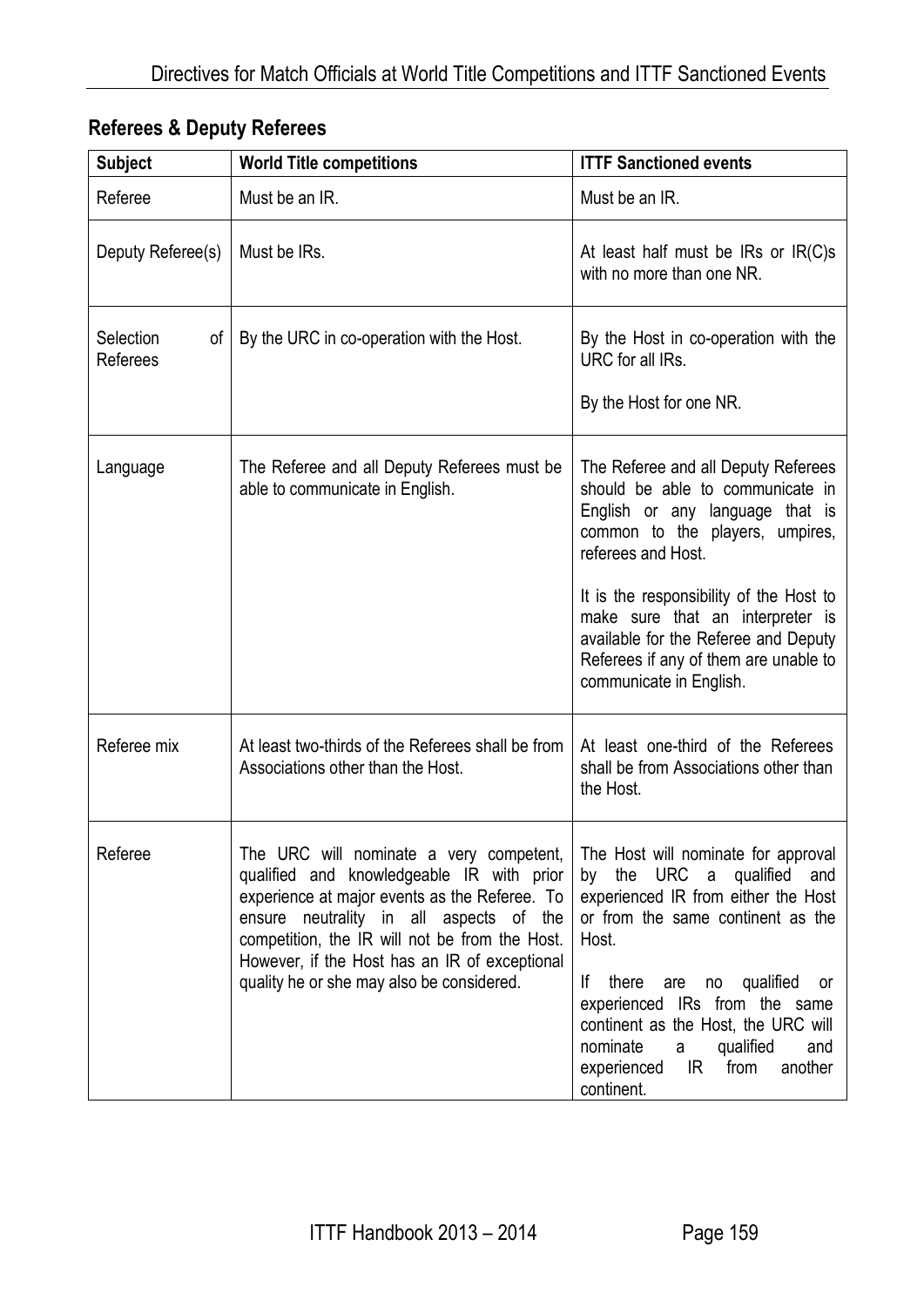| Deputy Referees                  | The URC will nominate additional numbers of<br>qualified and experienced IRs as required,<br>ensuring that either the Referee or one of the<br>Deputy Referees will be from the Host and one<br>from the Host of the next same event $-$ if<br>already designated. | The first Deputy Referee must be an<br>IR or IR(C) from an Association other<br>than the Host. The URC will inform<br>the Host about the recommended IR<br>at least 4 months before the event.<br>The second Deputy Referee can be<br>an IR, IR(C) or NR from the Host or<br>an IR or IR(C) from another<br>Association.<br>Subsequent Deputy Referees can be<br>IRs or IR(C)s from any continent. |
|----------------------------------|--------------------------------------------------------------------------------------------------------------------------------------------------------------------------------------------------------------------------------------------------------------------|----------------------------------------------------------------------------------------------------------------------------------------------------------------------------------------------------------------------------------------------------------------------------------------------------------------------------------------------------------------------------------------------------|
| Racket<br>testing<br>coordinator | The URC will nominate a qualified and<br>experienced racket testing coordinator. To<br>ensure neutrality in all aspects of<br>the<br>competition, the racket testing coordinator will                                                                              | The Host will nominate for approval<br>by the URC a qualified<br>and<br>experienced racket<br>testing<br>coordinator from the Host or from the                                                                                                                                                                                                                                                     |
|                                  | not be from the Host.                                                                                                                                                                                                                                              | same continent as the Host.                                                                                                                                                                                                                                                                                                                                                                        |

## **Umpires & Assistant umpires**

| <b>Subject</b> | <b>World Title competitions</b>                                                                                                                                                                                                                                                                                     | <b>ITTF Sanctioned events</b>                                                              |
|----------------|---------------------------------------------------------------------------------------------------------------------------------------------------------------------------------------------------------------------------------------------------------------------------------------------------------------------|--------------------------------------------------------------------------------------------|
| <b>Umpires</b> | <b>Olympic Games:</b><br>• All umpires and assistant umpires required<br>for the event must be Blue Badge IUs.                                                                                                                                                                                                      | At least one-half of the total number<br>of umpires required for the event<br>must be IUs. |
|                | Youth Olympic Games:<br>• All umpires and assistant umpires required<br>for the event must be IUs or umpires<br>selected based on separate training program<br>of the URC. At least 30% of the umpires<br>must be Blue Badge.                                                                                       |                                                                                            |
|                | Paralympic Games:<br>• All umpires and assistant umpires required<br>for the event must be IUs. Umpires selected<br>by the URC must be Blue Badge IUs.                                                                                                                                                              |                                                                                            |
|                | Other World Title competitions:<br>At least 75% of the total number of umpires<br>required for the event must be IUs.<br>NUs can be used for matches at the early<br>stages of the competition (preferably as<br>Assistant Umpires) and may not be used for<br>matches in quarterfinals, semi-finals and<br>finals. |                                                                                            |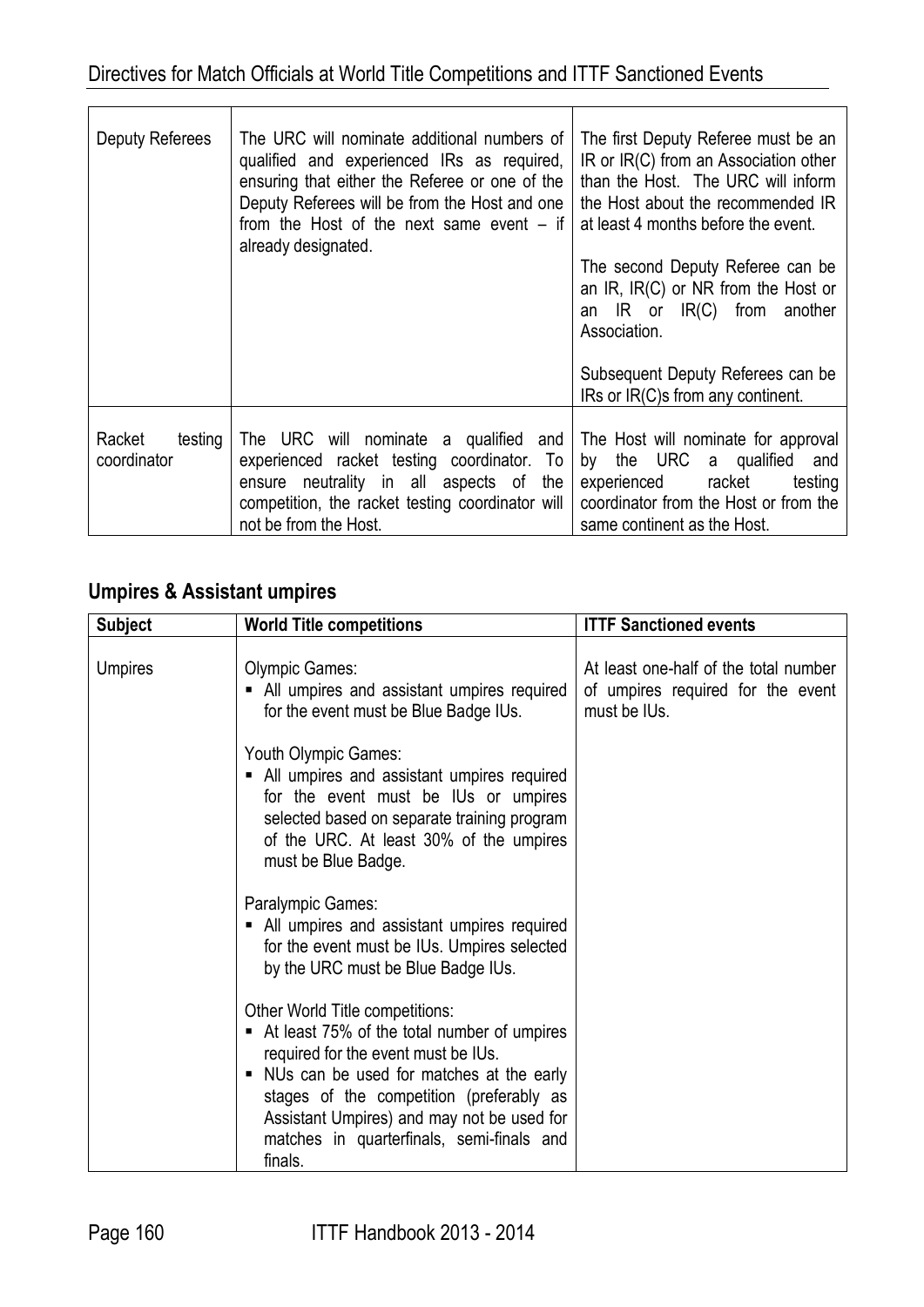| Foreign IUs                                             | <b>Olympic Games:</b><br>. There should be only one IU from each<br>Association, with the possibility of up to 1/6<br>of the total umpires from the Host.                                                                                                                                                                                                                                                                                                                     | At least 25% of the umpires shall be<br>from Associations other than the<br>Host, representing at least five<br>Associations.                                                               |
|---------------------------------------------------------|-------------------------------------------------------------------------------------------------------------------------------------------------------------------------------------------------------------------------------------------------------------------------------------------------------------------------------------------------------------------------------------------------------------------------------------------------------------------------------|---------------------------------------------------------------------------------------------------------------------------------------------------------------------------------------------|
|                                                         | Youth Olympic Games:<br>At least 50% of the umpires shall be from<br>Associations other than the Host.                                                                                                                                                                                                                                                                                                                                                                        |                                                                                                                                                                                             |
|                                                         | Paralympic Games:<br>There should be only one IU from each<br>п<br>Association with the exception of the Host.<br>Up to 1/3 of the total umpires may be<br>selected by the Host.                                                                                                                                                                                                                                                                                              |                                                                                                                                                                                             |
|                                                         | World Championships, and World Junior<br>Championships, World Olympic Qualifications<br>and World Para Table Tennis Championships:<br>At least 50% of the umpires shall be from<br>Associations other than the Host.<br>The proportion of the IU allocation per<br>ш<br>continent shall be based on ratio of ITTF<br>distribution<br>membership<br>for<br>World<br>Championships and participating<br>team<br>distribution<br>for<br>the<br>World<br>Junior<br>Championships. |                                                                                                                                                                                             |
|                                                         | Other World Title competitions:<br>At least 30% of the umpires shall be from<br>ш<br>Associations<br>other<br>than<br>the<br>Host,<br>representing at least five Associations and<br>including at least three IUs from continents<br>other than the Host.                                                                                                                                                                                                                     |                                                                                                                                                                                             |
|                                                         | If the total number of umpires on hand does not<br>support such allocation, then a proportional<br>distribution of qualified IUs based<br>on<br>geographical diversity would be suggested by<br>the URC.                                                                                                                                                                                                                                                                      |                                                                                                                                                                                             |
| Invitations<br>and<br>Selection<br>0f<br><b>Umpires</b> | <b>Olympic Games:</b><br>• The URC will directly select all foreign IUs,<br>and the Host will select their umpires. All<br>must be Blue Badge IUs.                                                                                                                                                                                                                                                                                                                            | The Host will select the Associations<br>to invite and define the criteria -<br>without specifying any names -<br>which each nominated IU must meet<br>in order to be accepted by the Host. |
|                                                         | Youth Olympic Games:<br>• The URC will directly select all foreign IUs,<br>and the Host will select their umpires.                                                                                                                                                                                                                                                                                                                                                            | The Host will invite all NUs and<br>define the criteria that each NU must<br>meet in order to be accepted by the                                                                            |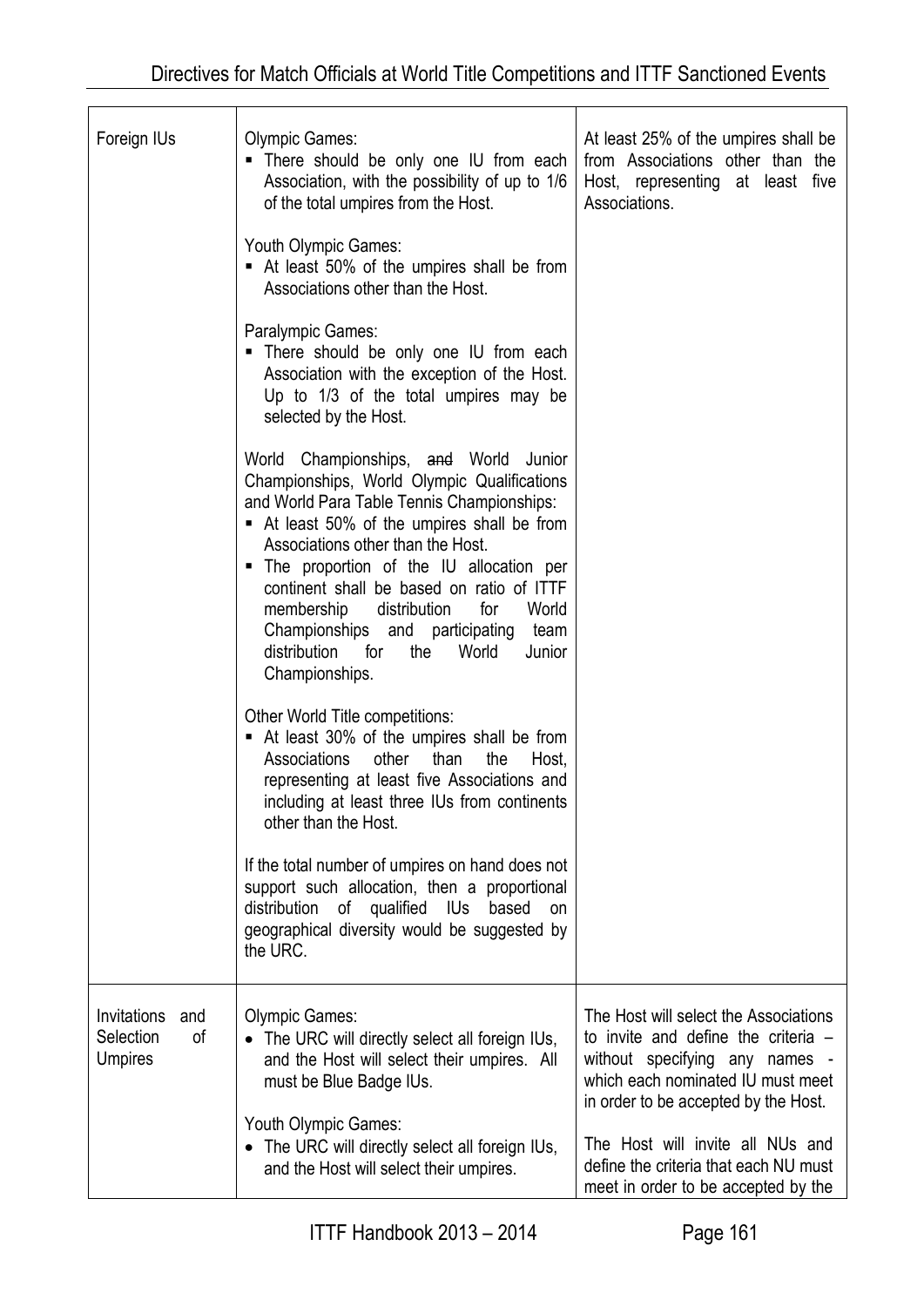|             | Paralympic Games:<br>• The URC will directly select all foreign IUs,<br>as well as up to 6 Host IUs. All must be<br>Blue Badge IUs. The Host will select up to<br>1/3 of the total umpires.<br>World<br>Championships,<br>World<br>Junior<br>Championships, World Olympic Qualifications<br>and World Para Table Tennis Championships:<br>The URC will invite Associations to<br>$\bullet$<br>nominate any IU meeting a defined set of<br>criteria using each Association's internal<br>selection process.<br>The URC will select all foreign IUs in<br>cooperation with the Host and define the<br>criteria that the nominated IU must meet in<br>order to be accepted by the URC.<br>• URC nominations will be based on a blend<br>of the levels of IU certification, recent IU<br>activities, personal evaluations and results<br>on written exams, as well as gender and<br>geographic distributions; and for junior<br>events, special considerations may be<br>given to more recently qualified officials.<br>The Host will nominate all domestic IUs<br>and NUs, and in cooperation with the URC<br>define the criteria that each must meet in<br>order to be accepted by the Host. | Host.<br>The URC will have the option to<br>nominate up to 1/4 of the total<br>number of foreign umpires in order to<br>provide training and evaluation<br>opportunities for selected IUs to<br>meet global ITTF objectives as well<br>as worldwide geographical diversity.<br>The URC will inform the Host of the<br>target Associations to be invited at<br>least two months in advance in<br>implementing this option.                                                                                             |
|-------------|--------------------------------------------------------------------------------------------------------------------------------------------------------------------------------------------------------------------------------------------------------------------------------------------------------------------------------------------------------------------------------------------------------------------------------------------------------------------------------------------------------------------------------------------------------------------------------------------------------------------------------------------------------------------------------------------------------------------------------------------------------------------------------------------------------------------------------------------------------------------------------------------------------------------------------------------------------------------------------------------------------------------------------------------------------------------------------------------------------------------------------------------------------------------------------------------|-----------------------------------------------------------------------------------------------------------------------------------------------------------------------------------------------------------------------------------------------------------------------------------------------------------------------------------------------------------------------------------------------------------------------------------------------------------------------------------------------------------------------|
| Hospitality | All visiting match officials shall be provided with<br>free accommodation, meals and local transport<br>on the same basis and to the same standard as<br>visiting players and with an allowance of US\$25<br>or the equivalent for each day of the<br>competition. The allowance should be paid to<br>the match officials by the second day of the<br>tournament.<br>The Host will pay the lowest cost reasonable<br>economy airfare of the referee, deputy referees<br>and racket testing coordinator.                                                                                                                                                                                                                                                                                                                                                                                                                                                                                                                                                                                                                                                                                    | The Host defines all of the criteria for<br>visiting match officials hospitality,<br>and must clearly include them in the<br>invitation letter to other Associations.<br>Any omissions on the standard of<br>hospitality that will be provided are<br>presumed to be at a level equal to -<br>or better than - the level for World<br>Title competitions.<br>All visiting match officials shall be<br>provided with an allowance of US\$<br>20 or the equivalent for each day of<br>the competition.<br>The allowance |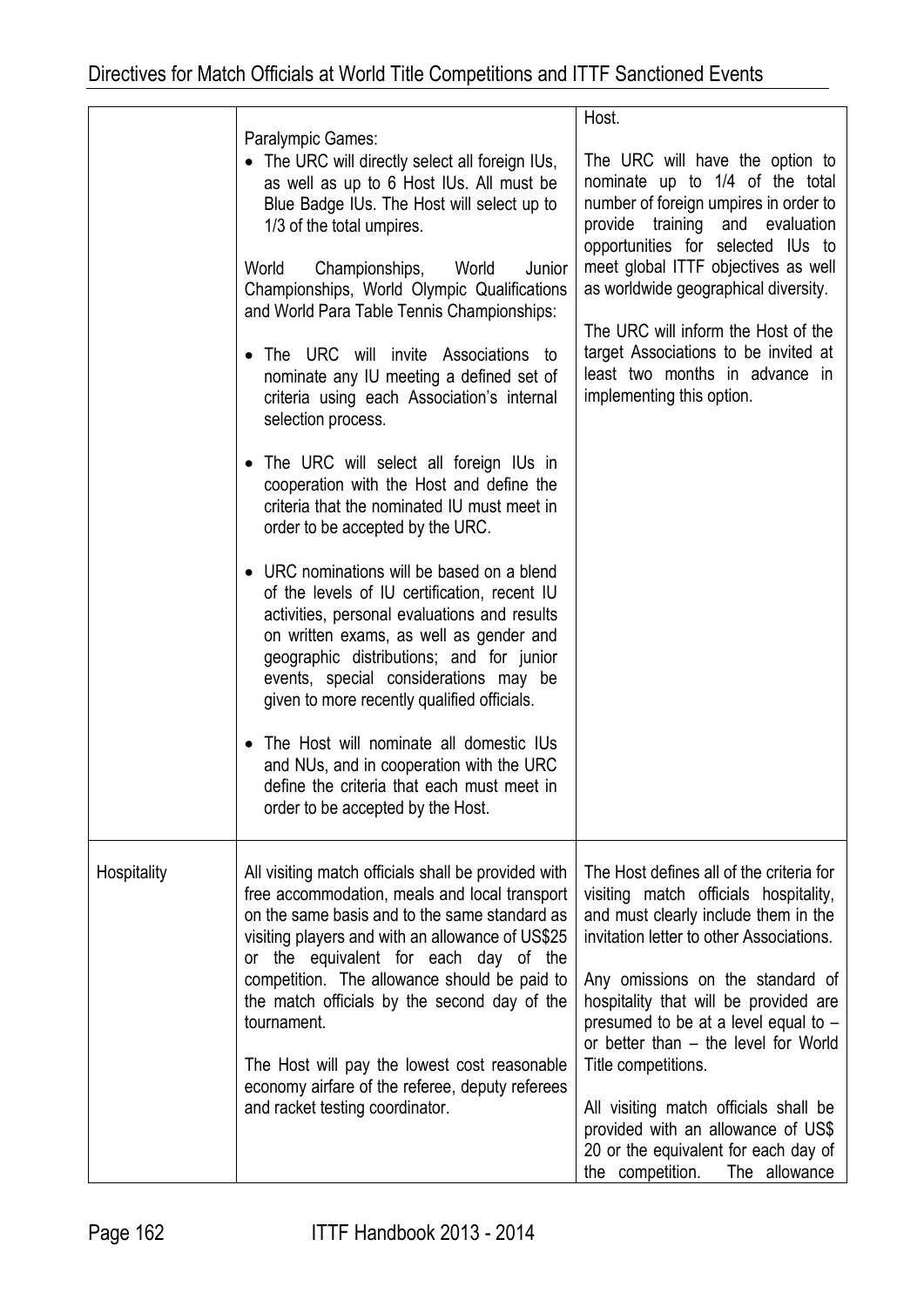|                                  |                                                                                                                                                                                                                                                                                                                                                                                                                                                                                                                                                                                                                                                                                                                                                                            | should be paid to the match officials<br>the<br>of<br>by<br>second<br>day<br>the<br>tournament.<br>The Host will pay the lowest cost<br>reasonable economy airfare of the<br>referee, deputy referees and racket<br>testing coordinator.                                                                                                                                                                                                                     |
|----------------------------------|----------------------------------------------------------------------------------------------------------------------------------------------------------------------------------------------------------------------------------------------------------------------------------------------------------------------------------------------------------------------------------------------------------------------------------------------------------------------------------------------------------------------------------------------------------------------------------------------------------------------------------------------------------------------------------------------------------------------------------------------------------------------------|--------------------------------------------------------------------------------------------------------------------------------------------------------------------------------------------------------------------------------------------------------------------------------------------------------------------------------------------------------------------------------------------------------------------------------------------------------------|
| Match<br>Other<br>Officials      | The URC may appoint a Referees Coordinator<br>and an Umpires Coordinator for the proper<br>governance of the match officials<br>and<br>competition procedures.<br>The URC may invite certified ITTF instructors to<br>conduct training and evaluations for umpires<br>before or during the event, except Olympic and<br>Paralympic Games.<br>The total number of trainers and evaluators will<br>not exceed 1/16 of the total number of umpires<br>working that event – rounded up to the next<br>highest whole number.<br>The Host will provide an office/workplace with<br>computer<br>and<br>internet<br>for<br>access<br>URC/Coordinators near the field of play.<br>The Host will provide hospitality and allowance<br>on the same basis as visiting match officials. | The Host may request from the URC<br>to provide certified ITTF instructors<br>to conduct training and field of play<br>evaluations before or during the<br>event.<br>will<br>The<br>Host<br>provide<br>an<br>office/workplace with computer and<br>for<br>the<br>internet<br>access<br><b>URC</b><br>Trainers/Instructors near the field of<br>play.<br>The Host will provide hospitality and<br>allowance on the same basis as<br>visiting match officials. |
| Field<br>οf<br>play<br>procedure | The Host will implement the current ITTF field<br>of play procedure as defined in the latest<br>version of the ITTF Handbook for Match<br>Officials.                                                                                                                                                                                                                                                                                                                                                                                                                                                                                                                                                                                                                       | The Host may implement the current<br>ITTF field of play procedure as<br>defined in the latest version of the<br><b>ITTF Handbook for Match Officials.</b>                                                                                                                                                                                                                                                                                                   |
| Duty day                         | Umpires shall be on duty for no more than 8<br>hours in a day and shall receive at least a 20-<br>minute break every three hours on duty.<br>At World Championships each visiting Umpire<br>shall have 1 free day.                                                                                                                                                                                                                                                                                                                                                                                                                                                                                                                                                         | Umpires shall be on duty for no more<br>than 8 hours in a day and shall<br>receive at least a 20-minute break<br>every three hours on duty.                                                                                                                                                                                                                                                                                                                  |
| <b>Umpire Uniform</b>            | IUs from the same Association shall be dressed alike or in the recommended ITTF IU<br>uniform.                                                                                                                                                                                                                                                                                                                                                                                                                                                                                                                                                                                                                                                                             |                                                                                                                                                                                                                                                                                                                                                                                                                                                              |